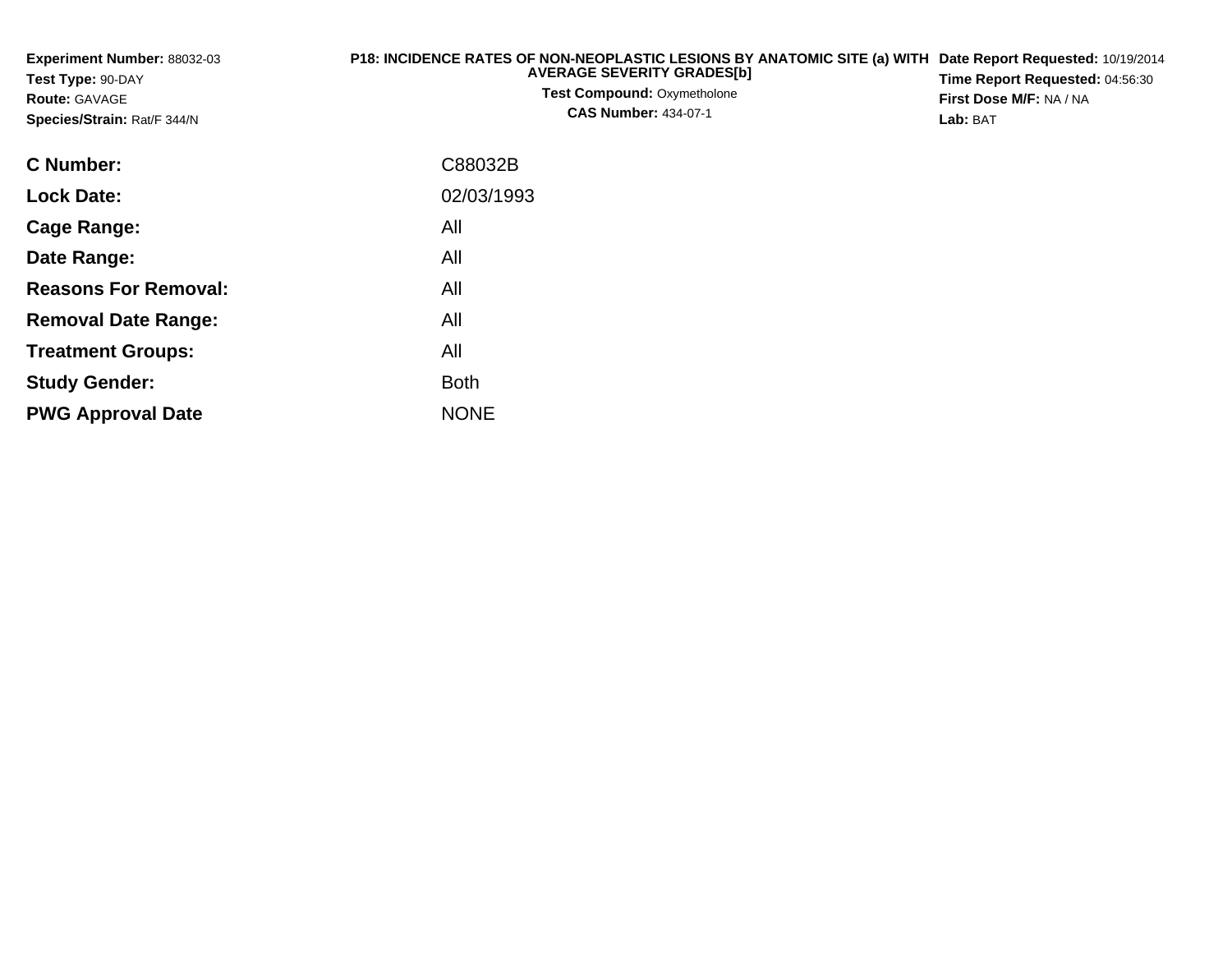| Experiment Number: 88032-03             | P18: INCIDENCE RATES OF NON-NEOPLASTIC LESIONS BY ANATOMIC SITE (a) WITH Date Report Requested: 10/19/2014<br><b>AVERAGE SEVERITY GRADES[b]</b> |                                                            |                                 |                         |                     |                      |  |  |
|-----------------------------------------|-------------------------------------------------------------------------------------------------------------------------------------------------|------------------------------------------------------------|---------------------------------|-------------------------|---------------------|----------------------|--|--|
| Test Type: 90-DAY                       |                                                                                                                                                 |                                                            | Time Report Requested: 04:56:30 |                         |                     |                      |  |  |
| Route: GAVAGE                           |                                                                                                                                                 | Test Compound: Oxymetholone<br><b>CAS Number: 434-07-1</b> |                                 | First Dose M/F: NA / NA |                     |                      |  |  |
| Species/Strain: Rat/F 344/N             |                                                                                                                                                 |                                                            |                                 |                         |                     | Lab: BAT             |  |  |
| F 344/N Rat MALE                        | 0 MG/KG                                                                                                                                         | 80 MG/KG                                                   | <b>MG/KG</b><br>160             | 315<br><b>MG/KG</b>     | <b>MG/KG</b><br>625 | <b>MG/KG</b><br>1250 |  |  |
| <b>Disposition Summary</b>              |                                                                                                                                                 |                                                            |                                 |                         |                     |                      |  |  |
| <b>Animals Initially In Study</b>       | 10                                                                                                                                              | 10                                                         | 10                              | 10                      | 10                  | 10                   |  |  |
| <b>Early Deaths</b>                     |                                                                                                                                                 |                                                            |                                 |                         |                     |                      |  |  |
| <b>Natural Death</b>                    |                                                                                                                                                 |                                                            |                                 |                         |                     | 1                    |  |  |
| <b>Survivors</b>                        |                                                                                                                                                 |                                                            |                                 |                         |                     |                      |  |  |
| <b>Natural Death</b>                    |                                                                                                                                                 |                                                            |                                 |                         | 1                   |                      |  |  |
| <b>Terminal Sacrifice</b>               | 10                                                                                                                                              | 10                                                         | 10                              | 10                      | 9                   | 9                    |  |  |
| <b>Animals Examined Microscopically</b> | 10                                                                                                                                              | 10                                                         | 10                              | 10                      | 10                  | 10                   |  |  |
| <b>ALIMENTARY SYSTEM</b>                |                                                                                                                                                 |                                                            |                                 |                         |                     |                      |  |  |
| Esophagus                               | (10)                                                                                                                                            | (0)                                                        | (0)                             | (0)                     | (1)                 | (10)                 |  |  |
| Intestine Large, Cecum                  | (10)                                                                                                                                            | (0)                                                        | (0)                             | (0)                     | (0)                 | (9)                  |  |  |
| Intestine Large, Colon                  | (10)                                                                                                                                            | (0)                                                        | (0)                             | (0)                     | (1)                 | (9)                  |  |  |
| Intestine Large, Rectum                 | (10)                                                                                                                                            | (0)                                                        | (0)                             | (0)                     | (1)                 | (10)                 |  |  |
| Parasite Metazoan                       | 1[1.0]                                                                                                                                          |                                                            |                                 |                         |                     |                      |  |  |
| Intestine Small, Duodenum               | (10)                                                                                                                                            | (0)                                                        | (0)                             | (0)                     | (0)                 | (9)                  |  |  |
| Intestine Small, Ileum                  | (10)                                                                                                                                            | (0)                                                        | (0)                             | (0)                     | (0)                 | (9)                  |  |  |
| Intestine Small, Jejunum                | (10)                                                                                                                                            | (0)                                                        | (0)                             | (0)                     | (1)                 | (9)                  |  |  |
| Liver                                   | (10)                                                                                                                                            | (0)                                                        | (0)                             | (2)                     | (1)                 | (9)                  |  |  |
| Hematopoietic Cell Proliferation        | 1[2.0]                                                                                                                                          |                                                            |                                 |                         |                     |                      |  |  |
| Hepatodiaphragmatic Nodule              |                                                                                                                                                 |                                                            |                                 | $\overline{2}$          |                     | $\mathbf{1}$         |  |  |
| Pancreas                                | (10)                                                                                                                                            | (0)                                                        | (0)                             | (0)                     | (1)                 | (9)                  |  |  |
| Salivary Glands                         | (10)                                                                                                                                            | (0)                                                        | (0)                             | (0)                     | (1)                 | (9)                  |  |  |
| Stomach, Forestomach                    | (10)                                                                                                                                            | (0)                                                        | (0)                             | (0)                     | (2)                 | (9)                  |  |  |
| Necrosis, Diffuse                       |                                                                                                                                                 |                                                            |                                 |                         | 1[2.0]              |                      |  |  |
| Stomach, Glandular                      | (10)                                                                                                                                            | (0)                                                        | (0)                             | (0)                     | (1)                 | (9)                  |  |  |
| CARDIOVASCULAR SYSTEM                   |                                                                                                                                                 |                                                            |                                 |                         |                     |                      |  |  |
| <b>Blood Vessel</b>                     | (10)                                                                                                                                            | (0)                                                        | (0)                             | (0)                     | (1)                 | (9)                  |  |  |
| Heart                                   | (10)                                                                                                                                            | (10)                                                       | (10)                            | (10)                    | (10)                | (9)                  |  |  |
|                                         |                                                                                                                                                 |                                                            |                                 |                         |                     |                      |  |  |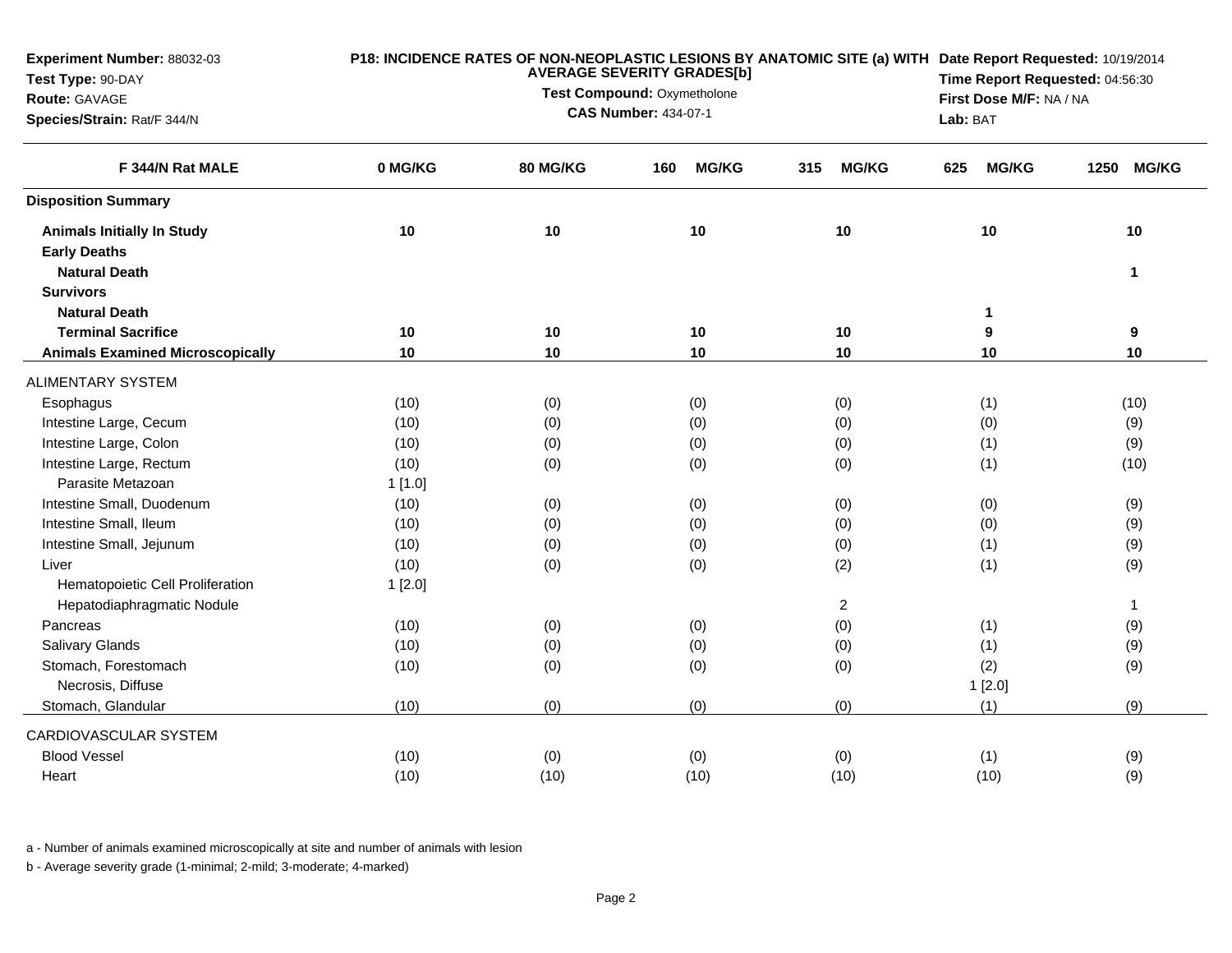| <b>Experiment Number: 88032-03</b><br>Test Type: 90-DAY<br><b>Route: GAVAGE</b><br>Species/Strain: Rat/F 344/N |         | <b>AVERAGE SEVERITY GRADES[b]</b><br>Test Compound: Oxymetholone<br><b>CAS Number: 434-07-1</b> | Lab: BAT            | P18: INCIDENCE RATES OF NON-NEOPLASTIC LESIONS BY ANATOMIC SITE (a) WITH Date Report Requested: 10/19/2014<br>Time Report Requested: 04:56:30<br>First Dose M/F: NA / NA |                     |            |
|----------------------------------------------------------------------------------------------------------------|---------|-------------------------------------------------------------------------------------------------|---------------------|--------------------------------------------------------------------------------------------------------------------------------------------------------------------------|---------------------|------------|
| F 344/N Rat MALE                                                                                               | 0 MG/KG | <b>80 MG/KG</b>                                                                                 | <b>MG/KG</b><br>160 | 315<br><b>MG/KG</b>                                                                                                                                                      | <b>MG/KG</b><br>625 | 1250 MG/KG |
| Myocardium, Degeneration, Chronic                                                                              | 10[1.3] | 8[1.6]                                                                                          | 10 [1.4]            | 10 [1.3]                                                                                                                                                                 | 9[1.8]              | 9[1.8]     |
| <b>ENDOCRINE SYSTEM</b>                                                                                        |         |                                                                                                 |                     |                                                                                                                                                                          |                     |            |
| <b>Adrenal Cortex</b>                                                                                          | (10)    | (10)                                                                                            | (10)                | (10)                                                                                                                                                                     | (10)                | (9)        |
| Hypertrophy, Focal                                                                                             | 1[2.0]  |                                                                                                 |                     |                                                                                                                                                                          |                     |            |
| Vacuolization Cytoplasmic                                                                                      | 9[1.0]  | 6[1.0]                                                                                          | 10 [1.0]            | 10[1.4]                                                                                                                                                                  | 10[1.6]             | 9[3.0]     |
| Adrenal Medulla                                                                                                | (10)    | (0)                                                                                             | (0)                 | (0)                                                                                                                                                                      | (1)                 | (9)        |
| Islets, Pancreatic                                                                                             | (10)    | (0)                                                                                             | (0)                 | (0)                                                                                                                                                                      | (1)                 | (9)        |
| Parathyroid Gland                                                                                              | (8)     | (0)                                                                                             | (0)                 | (0)                                                                                                                                                                      | (1)                 | (8)        |
| <b>Pituitary Gland</b>                                                                                         | (10)    | (0)                                                                                             | (0)                 | (0)                                                                                                                                                                      | (1)                 | (9)        |
| Craniophar Dct, Cyst                                                                                           |         |                                                                                                 |                     |                                                                                                                                                                          |                     | 1[2.0]     |
| <b>Thyroid Gland</b>                                                                                           | (10)    | (0)                                                                                             | (0)                 | (0)                                                                                                                                                                      | (1)                 | (9)        |
| <b>GENERAL BODY SYSTEM</b>                                                                                     |         |                                                                                                 |                     |                                                                                                                                                                          |                     |            |
| None                                                                                                           |         |                                                                                                 |                     |                                                                                                                                                                          |                     |            |
| <b>GENITAL SYSTEM</b>                                                                                          |         |                                                                                                 |                     |                                                                                                                                                                          |                     |            |
| Epididymis                                                                                                     | (10)    | (0)                                                                                             | (0)                 | (0)                                                                                                                                                                      | (1)                 | (10)       |
| <b>Preputial Gland</b>                                                                                         | (9)     | (0)                                                                                             | (0)                 | (0)                                                                                                                                                                      | (1)                 | (9)        |
| Prostate                                                                                                       | (10)    | (0)                                                                                             | (0)                 | (0)                                                                                                                                                                      | (1)                 | (9)        |
| Inflammation, Chronic                                                                                          | 1[2.0]  |                                                                                                 |                     |                                                                                                                                                                          |                     |            |
| <b>Seminal Vesicle</b>                                                                                         | (10)    | (0)                                                                                             | (0)                 | (0)                                                                                                                                                                      | (1)                 | (9)        |
| <b>Testes</b>                                                                                                  | (10)    | (0)                                                                                             | (0)                 | (0)                                                                                                                                                                      | (1)                 | (10)       |
| <b>HEMATOPOIETIC SYSTEM</b>                                                                                    |         |                                                                                                 |                     |                                                                                                                                                                          |                     |            |
| <b>Bone Marrow</b>                                                                                             | (10)    | (0)                                                                                             | (0)                 | (0)                                                                                                                                                                      | (1)                 | (10)       |
| Lymph Node, Mandibular                                                                                         | (10)    | (0)                                                                                             | (0)                 | (0)                                                                                                                                                                      | (0)                 | (8)        |
| Lymph Node, Mesenteric                                                                                         | (10)    | (0)                                                                                             | (0)                 | (0)                                                                                                                                                                      | (1)                 | (9)        |
| Spleen                                                                                                         | (10)    | (0)                                                                                             | (0)                 | (0)                                                                                                                                                                      | (1)                 | (9)        |
| Lymph Follic, Depletion Cellular                                                                               |         |                                                                                                 |                     |                                                                                                                                                                          | 1[3.0]              |            |
| Thymus                                                                                                         | (10)    | (0)                                                                                             | (0)                 | (0)                                                                                                                                                                      | (1)                 | (9)        |
|                                                                                                                |         |                                                                                                 |                     |                                                                                                                                                                          |                     |            |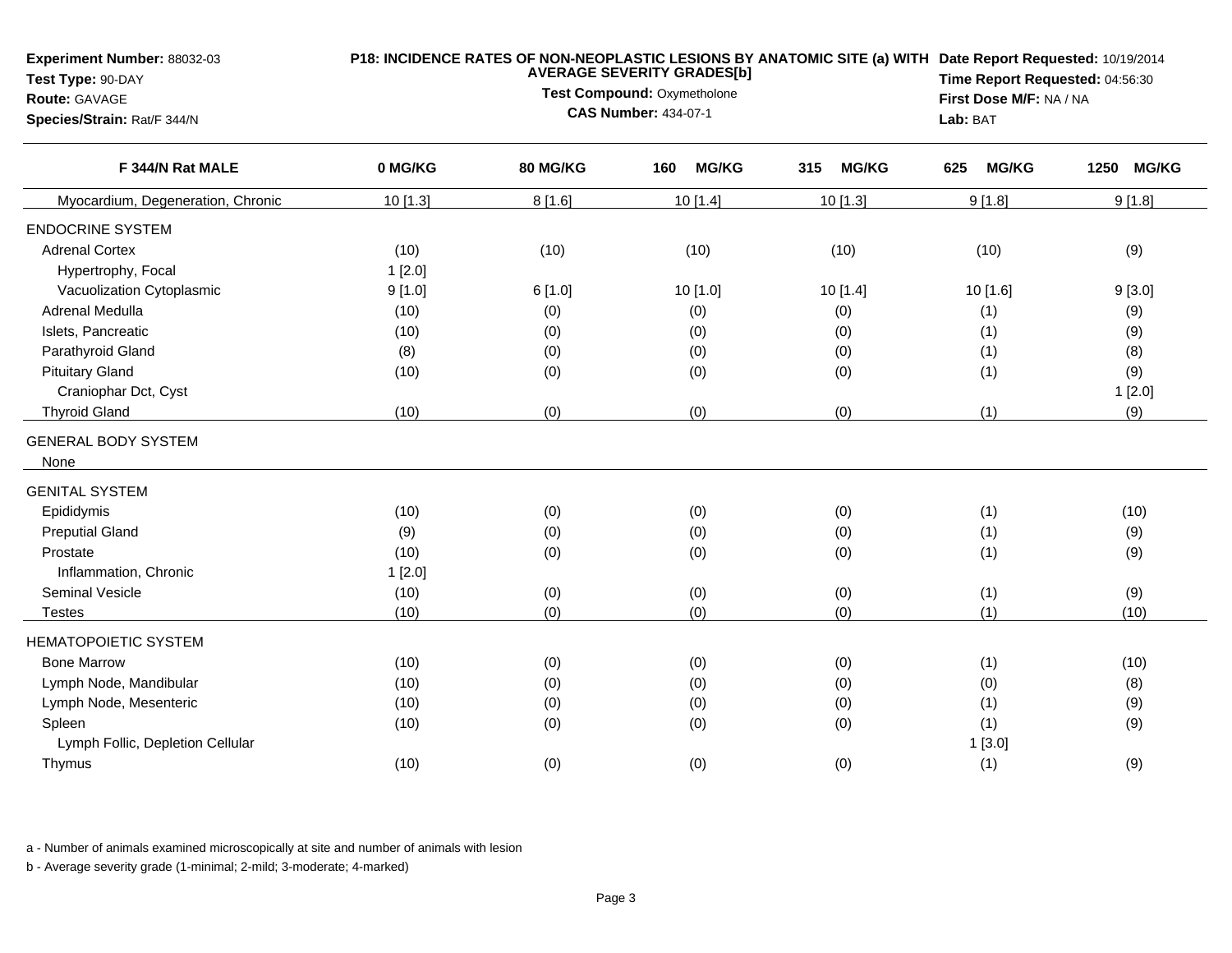| Experiment Number: 88032-03<br>Test Type: 90-DAY |          | <b>AVERAGE SEVERITY GRADES[b]</b><br>Test Compound: Oxymetholone | P18: INCIDENCE RATES OF NON-NEOPLASTIC LESIONS BY ANATOMIC SITE (a) WITH Date Report Requested: 10/19/2014<br>Time Report Requested: 04:56:30 |                     |                     |                      |
|--------------------------------------------------|----------|------------------------------------------------------------------|-----------------------------------------------------------------------------------------------------------------------------------------------|---------------------|---------------------|----------------------|
| Route: GAVAGE<br>Species/Strain: Rat/F 344/N     |          | <b>CAS Number: 434-07-1</b>                                      | First Dose M/F: NA / NA<br>Lab: BAT                                                                                                           |                     |                     |                      |
| F 344/N Rat MALE                                 | 0 MG/KG  | <b>80 MG/KG</b>                                                  | <b>MG/KG</b><br>160                                                                                                                           | 315<br><b>MG/KG</b> | <b>MG/KG</b><br>625 | 1250<br><b>MG/KG</b> |
| <b>INTEGUMENTARY SYSTEM</b>                      |          |                                                                  |                                                                                                                                               |                     |                     |                      |
| <b>Mammary Gland</b>                             | (9)      | (9)                                                              | (7)                                                                                                                                           | (8)                 | (10)                | (8)                  |
| Dilatation                                       |          |                                                                  | 7[1.6]                                                                                                                                        | 8[2.6]              | 10 [2.4]            | 8 [2.9]              |
| Skin                                             | (10)     | (0)                                                              | (0)                                                                                                                                           | (0)                 | (1)                 | (10)                 |
| MUSCULOSKELETAL SYSTEM                           |          |                                                                  |                                                                                                                                               |                     |                     |                      |
| <b>Bone</b>                                      | (10)     | (0)                                                              | (0)                                                                                                                                           | (0)                 | (1)                 | (10)                 |
| NERVOUS SYSTEM                                   |          |                                                                  |                                                                                                                                               |                     |                     |                      |
| <b>Brain</b>                                     | (10)     | (0)                                                              | (0)                                                                                                                                           | (0)                 | (1)                 | (10)                 |
| <b>RESPIRATORY SYSTEM</b>                        |          |                                                                  |                                                                                                                                               |                     |                     |                      |
| Lung                                             | (10)     | (0)                                                              | (0)                                                                                                                                           | (0)                 | (1)                 | (9)                  |
| Alveolus, Foreign Body                           |          |                                                                  |                                                                                                                                               |                     |                     |                      |
| Alveolus, Inflammation, Chronic Active           | 1[2.0]   |                                                                  |                                                                                                                                               |                     |                     |                      |
| Nose                                             | (10)     | (0)                                                              | (0)                                                                                                                                           | (0)                 | (1)                 | (10)                 |
| Turbinate, Inflammation, Chronic Active          | 8[1.4]   |                                                                  |                                                                                                                                               |                     |                     |                      |
| Trachea                                          | (10)     | (0)                                                              | (0)                                                                                                                                           | (0)                 | (1)                 | (10)                 |
| SPECIAL SENSES SYSTEM<br>None                    |          |                                                                  |                                                                                                                                               |                     |                     |                      |
| <b>URINARY SYSTEM</b>                            |          |                                                                  |                                                                                                                                               |                     |                     |                      |
| Kidney                                           | (10)     | (10)                                                             | (10)                                                                                                                                          | (10)                | (10)                | (9)                  |
| Cortex, Hyperplasia, Tubular                     | 1[3.0]   |                                                                  |                                                                                                                                               |                     |                     |                      |
| Nephropathy                                      | 10 [1.2] |                                                                  |                                                                                                                                               |                     |                     |                      |
| Regeneration, Diffuse                            |          | 10[1.1]                                                          | 10[1.1]                                                                                                                                       | 10 [1.9]            | 10 [2.2]            | 9[3.2]               |
| Renal Tubule, Mineralization, Diffuse            |          | 1[1.0]                                                           | 10 [1.3]                                                                                                                                      | 10 [2.0]            | 10[2.5]             | 9[2.9]               |
| <b>Urinary Bladder</b>                           | (10)     | (0)                                                              | (0)                                                                                                                                           | (0)                 | (1)                 | (9)                  |

\*\*\*END OF MALE DATA\*\*\*

a - Number of animals examined microscopically at site and number of animals with lesion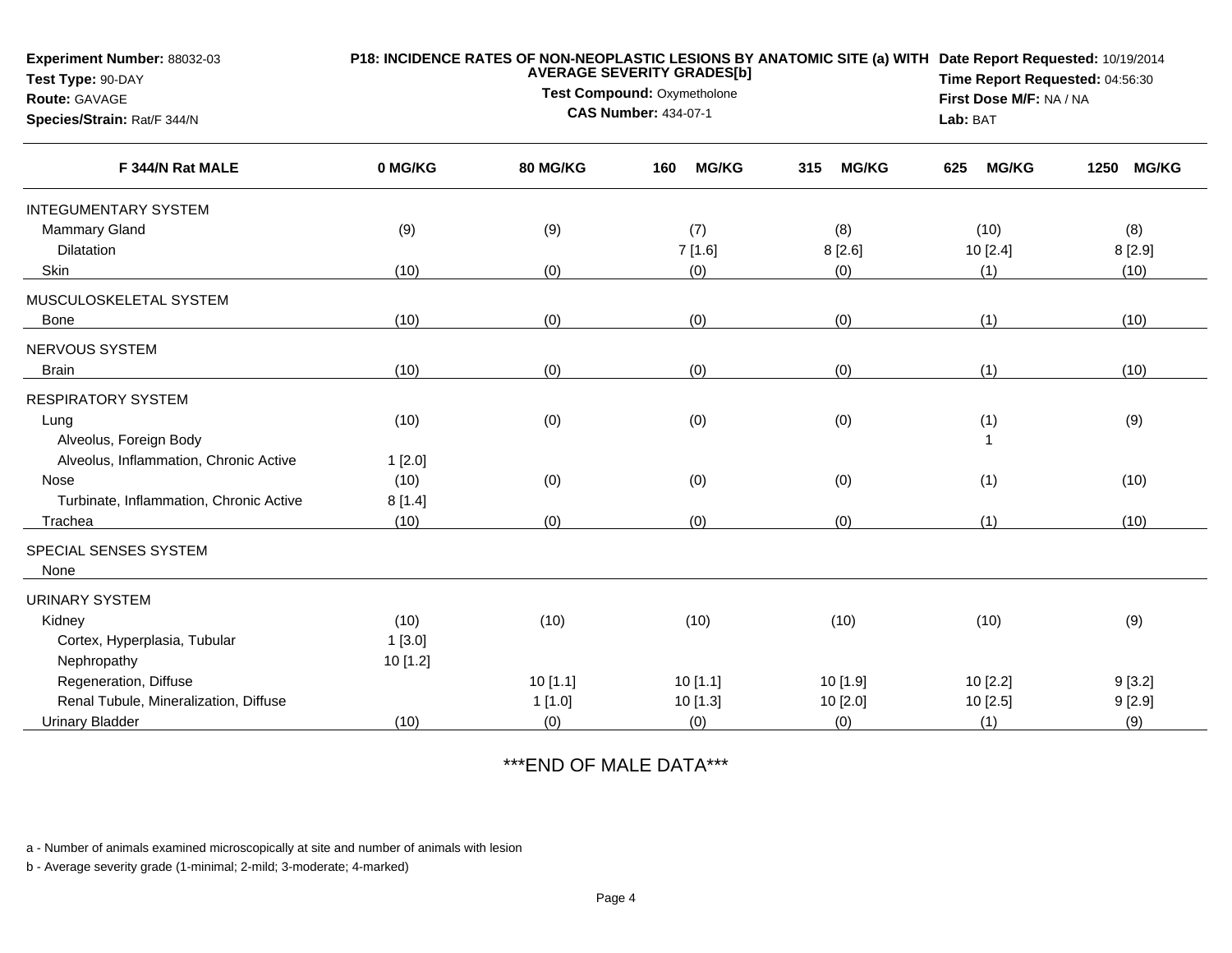| Experiment Number: 88032-03             |                | P18: INCIDENCE RATES OF NON-NEOPLASTIC LESIONS BY ANATOMIC SITE (a) WITH Date Report Requested: 10/19/2014<br>Time Report Requested: 04:56:30 |                                                            |                     |                     |                         |  |  |
|-----------------------------------------|----------------|-----------------------------------------------------------------------------------------------------------------------------------------------|------------------------------------------------------------|---------------------|---------------------|-------------------------|--|--|
| Test Type: 90-DAY                       |                |                                                                                                                                               |                                                            |                     |                     |                         |  |  |
| Route: GAVAGE                           |                |                                                                                                                                               | Test Compound: Oxymetholone<br><b>CAS Number: 434-07-1</b> |                     |                     | First Dose M/F: NA / NA |  |  |
| Species/Strain: Rat/F 344/N             |                |                                                                                                                                               |                                                            |                     | Lab: BAT            |                         |  |  |
| F 344/N Rat FEMALE                      | 0 MG/KG        | 80 MG/KG                                                                                                                                      | <b>MG/KG</b><br>160                                        | 315<br><b>MG/KG</b> | <b>MG/KG</b><br>625 | 1250<br><b>MG/KG</b>    |  |  |
| <b>Disposition Summary</b>              |                |                                                                                                                                               |                                                            |                     |                     |                         |  |  |
| <b>Animals Initially In Study</b>       | 10             | 10                                                                                                                                            | 10                                                         | 10                  | 10                  | 10                      |  |  |
| <b>Early Deaths</b>                     |                |                                                                                                                                               |                                                            |                     |                     |                         |  |  |
| <b>Dosing Accident</b>                  |                |                                                                                                                                               |                                                            |                     |                     | $\mathbf 1$             |  |  |
| <b>Survivors</b>                        |                |                                                                                                                                               |                                                            |                     |                     |                         |  |  |
| <b>Terminal Sacrifice</b>               | 10             | 10                                                                                                                                            | 10                                                         | 10                  | 10                  | 9                       |  |  |
| <b>Animals Examined Microscopically</b> | 10             | 10                                                                                                                                            | 10                                                         | 10                  | 10                  | 10                      |  |  |
| <b>ALIMENTARY SYSTEM</b>                |                |                                                                                                                                               |                                                            |                     |                     |                         |  |  |
| Esophagus                               | (10)           | (0)                                                                                                                                           | (0)                                                        | (0)                 | (0)                 | (10)                    |  |  |
| Intestine Large, Cecum                  | (10)           | (0)                                                                                                                                           | (0)                                                        | (0)                 | (0)                 | (10)                    |  |  |
| Intestine Large, Colon                  | (10)           | (0)                                                                                                                                           | (0)                                                        | (0)                 | (0)                 | (10)                    |  |  |
| Intestine Large, Rectum                 | (10)           | (0)                                                                                                                                           | (0)                                                        | (0)                 | (0)                 | (10)                    |  |  |
| Intestine Small, Duodenum               | (10)           | (0)                                                                                                                                           | (0)                                                        | (0)                 | (0)                 | (10)                    |  |  |
| Intestine Small, Ileum                  | (10)           | (0)                                                                                                                                           | (0)                                                        | (0)                 | (0)                 | (10)                    |  |  |
| Intestine Small, Jejunum                | (10)           | (0)                                                                                                                                           | (0)                                                        | (0)                 | (0)                 | (10)                    |  |  |
| Liver                                   | (10)           | (2)                                                                                                                                           | (0)                                                        | (1)                 | (0)                 | (10)                    |  |  |
| Hepatodiaphragmatic Nodule              | $\overline{1}$ | $\overline{c}$                                                                                                                                |                                                            | $\mathbf{1}$        |                     |                         |  |  |
| Inflammation, Chronic Active, Diffuse   | 1[1.0]         |                                                                                                                                               |                                                            |                     |                     |                         |  |  |
| Pancreas                                | (10)           | (0)                                                                                                                                           | (0)                                                        | (0)                 | (0)                 | (10)                    |  |  |
| Atrophy                                 | 1[1.0]         |                                                                                                                                               |                                                            |                     |                     |                         |  |  |
| <b>Salivary Glands</b>                  | (10)           | (0)                                                                                                                                           | (0)                                                        | (0)                 | (0)                 | (10)                    |  |  |
| Stomach, Forestomach                    | (10)           | (0)                                                                                                                                           | (0)                                                        | (0)                 | (0)                 | (10)                    |  |  |
| Stomach, Glandular                      | (10)           | (0)                                                                                                                                           | (0)                                                        | (0)                 | (0)                 | (10)                    |  |  |
| CARDIOVASCULAR SYSTEM                   |                |                                                                                                                                               |                                                            |                     |                     |                         |  |  |
| <b>Blood Vessel</b>                     | (10)           | (0)                                                                                                                                           | (0)                                                        | (0)                 | (0)                 | (10)                    |  |  |
| Heart                                   | (10)           | (10)                                                                                                                                          | (10)                                                       | (10)                | (10)                | (10)                    |  |  |
| Myocardium, Degeneration, Chronic       | 3[1.0]         | 6[1.0]                                                                                                                                        | 7[1.0]                                                     | 9[1.7]              | 9[1.4]              | 9[1.7]                  |  |  |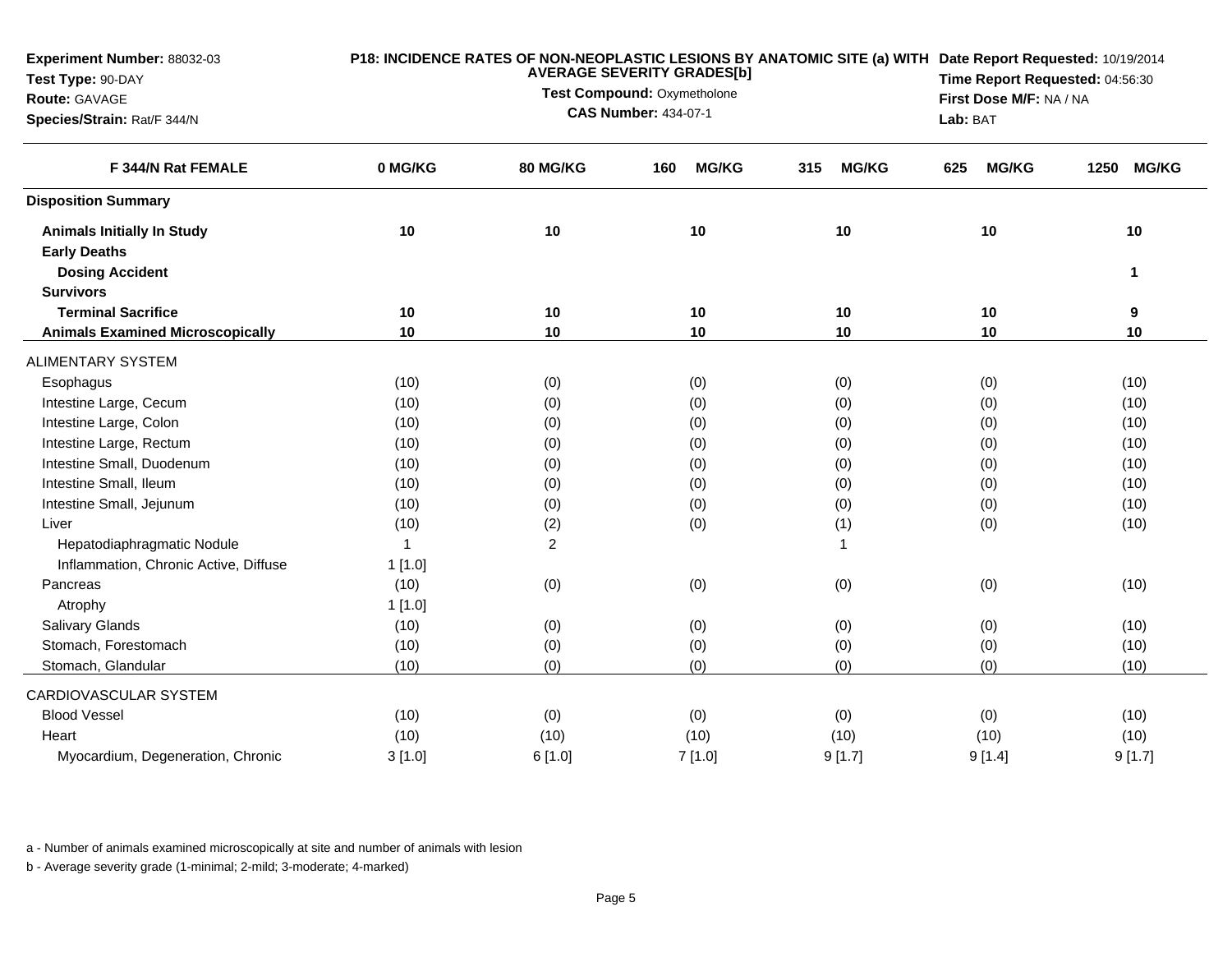| Experiment Number: 88032-03                       |         | P18: INCIDENCE RATES OF NON-NEOPLASTIC LESIONS BY ANATOMIC SITE (a) WITH Date Report Requested: 10/19/2014<br>Time Report Requested: 04:56:30 |                                                            |                     |                     |                         |  |  |
|---------------------------------------------------|---------|-----------------------------------------------------------------------------------------------------------------------------------------------|------------------------------------------------------------|---------------------|---------------------|-------------------------|--|--|
| Test Type: 90-DAY                                 |         |                                                                                                                                               |                                                            |                     |                     |                         |  |  |
| Route: GAVAGE                                     |         |                                                                                                                                               | Test Compound: Oxymetholone<br><b>CAS Number: 434-07-1</b> |                     |                     | First Dose M/F: NA / NA |  |  |
| Species/Strain: Rat/F 344/N<br>F 344/N Rat FEMALE |         |                                                                                                                                               |                                                            |                     | Lab: BAT            |                         |  |  |
|                                                   | 0 MG/KG | 80 MG/KG                                                                                                                                      | <b>MG/KG</b><br>160                                        | 315<br><b>MG/KG</b> | <b>MG/KG</b><br>625 | <b>MG/KG</b><br>1250    |  |  |
| <b>ENDOCRINE SYSTEM</b>                           |         |                                                                                                                                               |                                                            |                     |                     |                         |  |  |
| <b>Adrenal Cortex</b>                             | (10)    | (10)                                                                                                                                          | (10)                                                       | (10)                | (10)                | (10)                    |  |  |
| Vacuolization Cytoplasmic                         |         |                                                                                                                                               |                                                            | 8[1.1]              | 10 [2.1]            | 9[2.1]                  |  |  |
| Adrenal Medulla                                   | (10)    | (0)                                                                                                                                           | (0)                                                        | (0)                 | (0)                 | (10)                    |  |  |
| Islets, Pancreatic                                | (10)    | (0)                                                                                                                                           | (0)                                                        | (0)                 | (0)                 | (10)                    |  |  |
| Parathyroid Gland                                 | (9)     | (0)                                                                                                                                           | (0)                                                        | (0)                 | (0)                 | (6)                     |  |  |
| <b>Pituitary Gland</b>                            | (10)    | (0)                                                                                                                                           | (0)                                                        | (0)                 | (0)                 | (8)                     |  |  |
| <b>Thyroid Gland</b>                              | (10)    | (0)                                                                                                                                           | (0)                                                        | (0)                 | (0)                 | (10)                    |  |  |
| <b>GENERAL BODY SYSTEM</b>                        |         |                                                                                                                                               |                                                            |                     |                     |                         |  |  |
| None                                              |         |                                                                                                                                               |                                                            |                     |                     |                         |  |  |
| <b>GENITAL SYSTEM</b>                             |         |                                                                                                                                               |                                                            |                     |                     |                         |  |  |
| <b>Clitoral Gland</b>                             | (8)     | (0)                                                                                                                                           | (0)                                                        | (0)                 | (0)                 | (10)                    |  |  |
| Ovary                                             | (10)    | (10)                                                                                                                                          | (10)                                                       | (10)                | (10)                | (10)                    |  |  |
| Atrophy                                           |         | 10 [1.0]                                                                                                                                      | 10 [2.0]                                                   | 10 [2.0]            | 10 [3.5]            | 9[4.0]                  |  |  |
| Periovarn Tiss, Cyst                              |         |                                                                                                                                               | 1[3.0]                                                     | 1[2.0]              | 1[3.0]              |                         |  |  |
| Uterus                                            | (10)    | (10)                                                                                                                                          | (10)                                                       | (10)                | (10)                | (10)                    |  |  |
| Cervix, Hydrometra                                |         |                                                                                                                                               |                                                            |                     |                     | 1[3.0]                  |  |  |
| Hydrometra                                        | 1[2.0]  | 2[1.0]                                                                                                                                        | 9[1.8]                                                     | 10 [3.0]            | 10 [2.9]            | 9[2.9]                  |  |  |
| <b>HEMATOPOIETIC SYSTEM</b>                       |         |                                                                                                                                               |                                                            |                     |                     |                         |  |  |
| <b>Bone Marrow</b>                                | (10)    | (0)                                                                                                                                           | (0)                                                        | (0)                 | (0)                 | (10)                    |  |  |
| Lymph Node, Mandibular                            | (10)    | (0)                                                                                                                                           | (0)                                                        | (0)                 | (0)                 | (10)                    |  |  |
| Lymph Node, Mesenteric                            | (10)    | (0)                                                                                                                                           | (0)                                                        | (0)                 | (0)                 | (10)                    |  |  |
| Spleen                                            | (10)    | (0)                                                                                                                                           | (0)                                                        | (0)                 | (0)                 | (10)                    |  |  |
| Thymus                                            | (10)    | (0)                                                                                                                                           | (0)                                                        | (0)                 | (0)                 | (10)                    |  |  |
| <b>INTEGUMENTARY SYSTEM</b>                       |         |                                                                                                                                               |                                                            |                     |                     |                         |  |  |
| <b>Mammary Gland</b>                              | (10)    | (8)                                                                                                                                           | (8)                                                        | (9)                 | (8)                 | (10)                    |  |  |
| Hyperplasia                                       |         | 5[1.6]                                                                                                                                        | 8[1.6]                                                     | 9[1.8]              | 8[1.8]              | 9[2.0]                  |  |  |